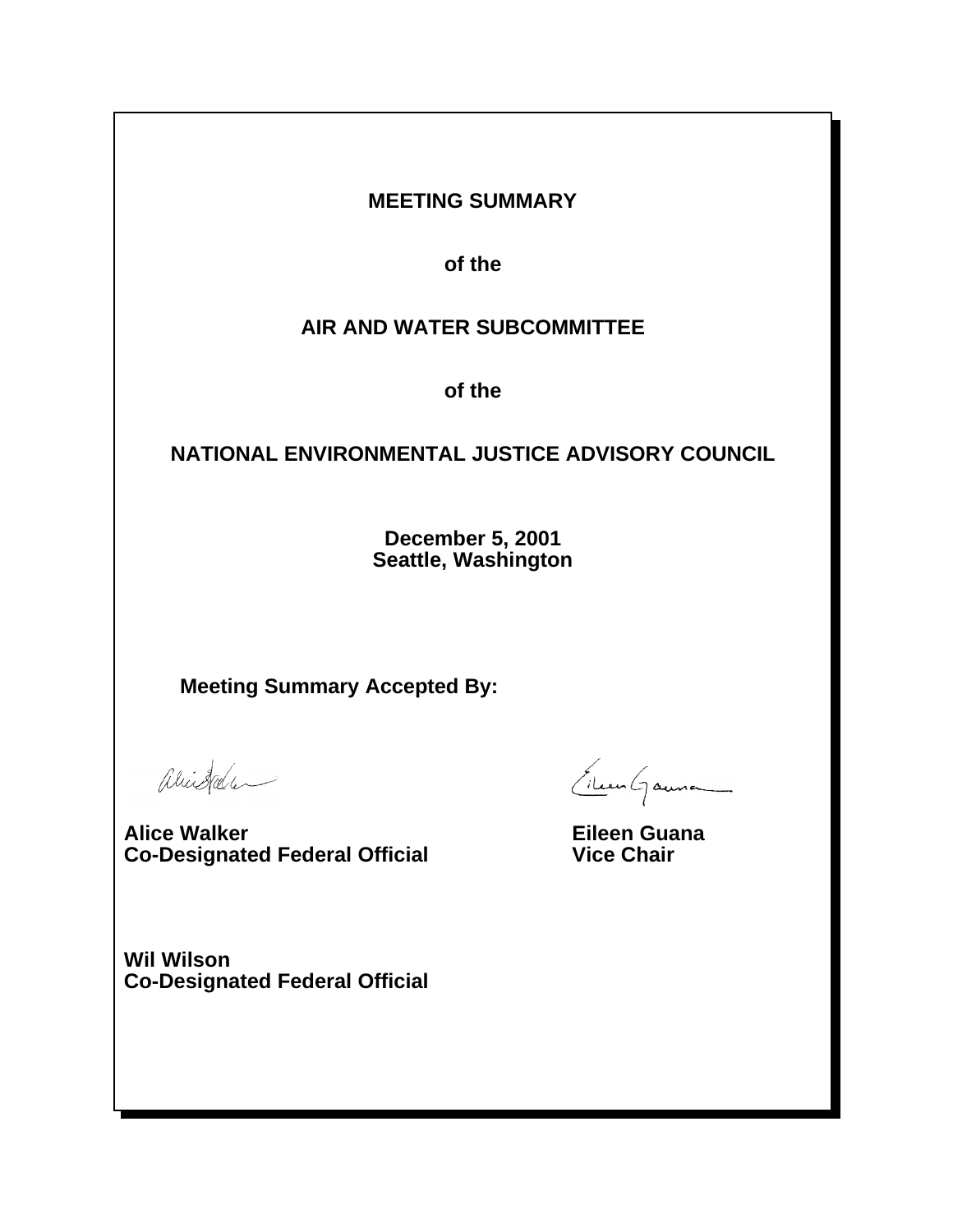#### *CHAPTER THREE MEETING OF THE AIR AND WATER SUBCOMMITTEE*

## **1.0 INTRODUCTION Exhibit 3-1**

 The Air and Water Subcommittee of the National Environmental Justice Advisory Council (NEJAC) conducted a one-day meeting on Wednesday, December 5, 2001, during a four-day meeting of the NEJAC in Seattle, Washington. Ms. Annabelle Jaramillo, Benton County Board of Commissioners, Ms. Alice Walker, U.S. Environmental Protection Wilson, EPA Office of Air and Radiation (OAR), continue to serve jointly as the Designated Federal presents a list of the members who attended the continues to serve as chair of the subcommittee. Agency (EPA) Office of Water (OW), and Dr. Wil Officials (DFO) for the subcommittee. Exhibit 3-1 meeting and identifies the member who was unable to attend.

 This chapter, which provides a summary of the deliberations of the Air and Water Subcommittee, is organized in five sections, including this *Introduction*. Section 2.0, *Activities of the Subcommittee*, summarizes the discussions about the NEJAC strategic plan and the activities of the work groups of  *Presentations and Reports*, presents an overview of each presentation and report delivered during the relevant questions and comments of members of the summary of the discussions about the draft fish Consumption Work Group. Section 4.0, *Significant*  the Air and Water Subcommittee. Section 3.0, subcommittee meeting, as well as a summary of subcommittee. This section also includes a consumption report prepared by the Fish *Action Items*, summarizes the significant action items adopted by the subcommittee.

#### **2.0 ACTIVITIES OF THE SUBCOMMITTEE**

 This section discusses the activities of the NEJAC strategic plan and the activities of the work Members of the subcommittee also discussed concerns associated with the adequacy of the staffing subcommittee, including discussions about the groups of the Air and Water Subcommittee. of the work groups of the subcommittee.

#### **2.1 NEJAC Strategic Plan**

 NEJAC strategic plan – Ms. Wilma Subra, Louisiana Environmental Action Network; Mr. Kenneth Warren, Wolf Block Schorr and Solis-Cohan LLP; and Ms. Veronica Eady, Commonwealth of Massachusetts – for their efforts. She suggested that the members of Ms. Jaramillo commended the lead authors of the the subcommittee review Section VII, *Organization* 

#### **AIR AND WATER SUBCOMMITTEE**

**Members Who Attended the Meeting December 5, 2001**

Ms. Annabelle Jaramillo, **Chair** Ms. Eileen Gauna, **Vice-Chair** Ms. Alice Walker, **Co-DFO** Dr. Wil Wilson, **Co-DFO**

Dr. Elaine Barron Ms. Daisy Carter Mr. Daniel Greenbaum Mr. Kenneth Manaster Mr. Leonard Robinson Ms. Wilma Subra Mr. Damon Whitehead Ms. Marianne Yamaguchi

**Member Who Was Unable To Attend**

Dr. Michel Gelobter

 framework for the responsibilities of the NEJAC a meeting at which a broad range of subjects was focused on a specific theme. The use of a "roundtable" discussion format that was designed to promote dialogue among the members of the Executive Council about the issues being discussed, *and Procedure Goal*, of the report which sets forth the subcommittees. She noted that recent meetings of the Executive Council of the NEJAC had evolved from discussed to a meeting at which the members<br>focused on a specific theme. The use of a reflected continued improvements to the process, she continued.

 Ms. Jaramillo commented that the new approach to conducting meetings had enhanced the productivity of the Executive Council. She added that the strategic plan also had established an expectation that each of the subcommittees would develop a work plan for its activities. Since its inception, the Air and "the whole waterfront" of issues, from permitting to In light of the requirement for work plans, Ms. Jaramillo asked that the work groups conduct similar work groups to focus on several key issues and Water Subcommittee had been attempting to cover urban air toxics to fish consumption, she observed. planning during their meetings. She encouraged the propose schedules for their work.

 Dr. Elaine Barron, Paso del Norte Air Quality Task Force, stated that it is important that the NEJAC continue to evaluate its effectiveness in increasing the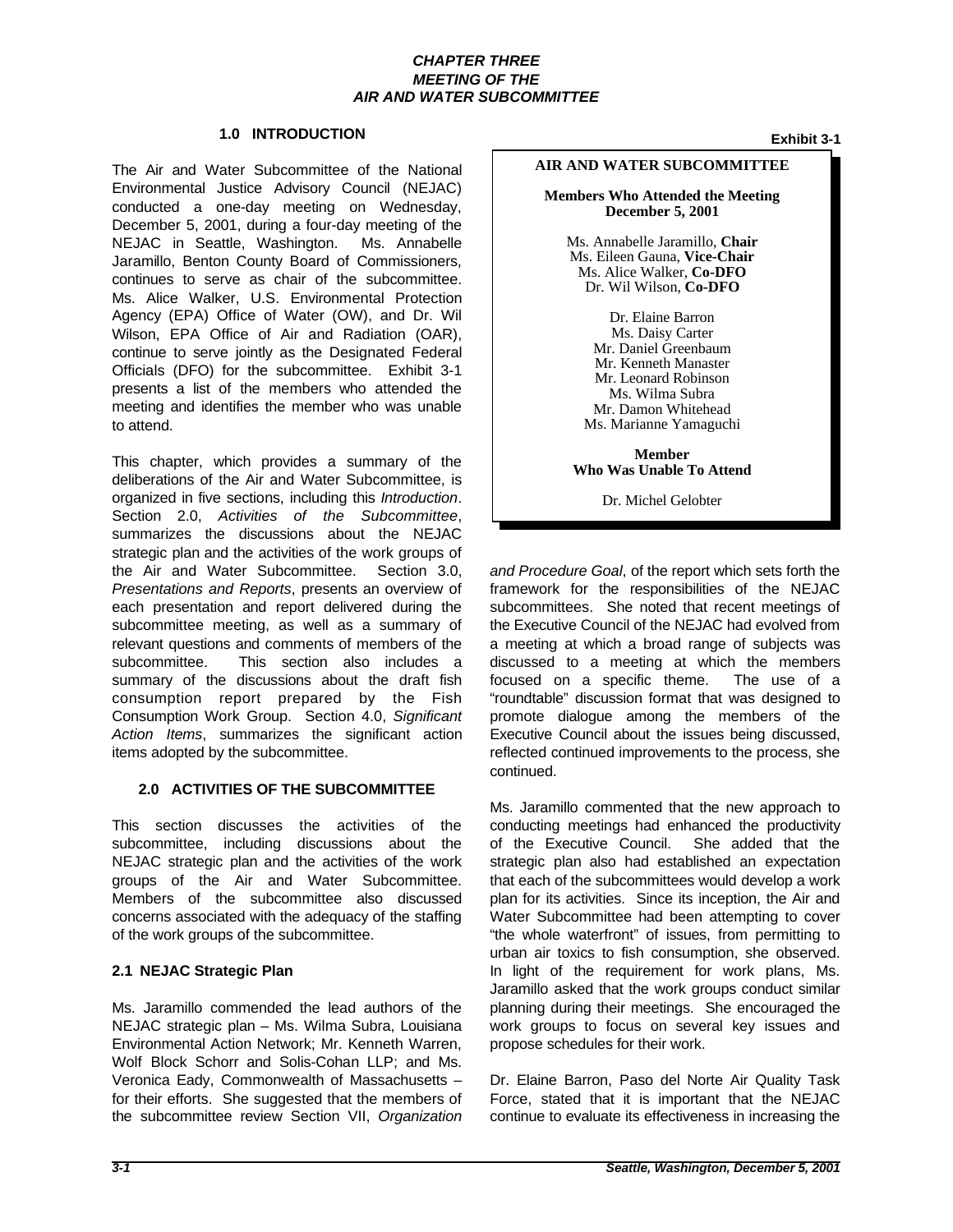influence of the public on EPA's policies and NEJAC identify successes and failures so that procedures. She asked that the members of the lessons are learned.

 Mr. Damon Whitehead, Earth Conservation Corps, recalled that, several years ago, the Executive Council had considered the issue of self-evaluation. He asked whether the details of the process had been completed and, if not, whether the process could be "jump-started" again. He added that after it was not clear how considerations related to public the Public Participation and Accountability Subcommittee had disbanded several years earlier, participation were to be incorporated into the discussions of each of the remaining subcommittees.

 Mr. Charles Lee, EPA Office of Environmental Justice (OEJ) and DFO of the NEJAC, responded that, in Work Group to address the issue of evaluating the effectiveness of the NEJAC. He stated that the work group had been established to ensure that all stakeholder groups were involved, including such representatives of EPA as Mr. Rob Brenner, EPA OAR, and Ms. Laura Yoshii, EPA Region 9. Mr. Lee said that the work group had prepared a report that served as the basis of the discussions conducted during the facilitated dialogue meeting of the 1998, the NEJAC had established an Assessment Executive Council of the NEJAC that took place in August 2001.

 Mr. Lee reported that one of the findings of the work group was that the NEJAC appears to represent "many things to many people." For example, he said, the public could gain access to the government. made at meetings of the NEJAC, had received a response, such as referral of the issue to the such actions had brought about real, meaningful the NEJAC is regarded as a platform through which Continuing, Mr. Lee reported that every comment appropriate EPA office. He acknowledged, however, that there was a question about whether a number of progress. Mr. Lee commented that many people think of a meeting of the NEJAC as a conference at which the audience makes presentations rather than a meeting at which the members discuss issues. He emphasized the importance of recognizing that the purpose of NEJAC meetings is to provide recommendations to EPA, with planned follow-up on the implementation and evaluation of those recommendations.

 Mr. Lee said that the key issue to be considered in 2002 is how the subcommittees of the NEJAC can be been clarified, it would be difficult to begin evaluating most effective. He stated that, until that issue has

 the work of the subcommittees. He observed that the Lee emphasized the importance of establishing a assignment to each meeting of a specific theme would improve opportunities for discussion and collaboration among the members of the NEJAC. Mr. collaborative framework among:

- • OEJ and the program offices
- • NEJAC and EPA (including OEJ and the program offices)
- • Members of the NEJAC
- NEJAC and environmental justice communities

 Mr. Lee also stated that members participating in the NEJAC had identified five elements of a successful August 2001 facilitated dialogue meeting of the subcommittee:

- A strong, committed, and knowledgeable DFO appointed by the sponsoring program office
- High-quality leadership that encourages participation
- participates and is knowledgeable about the - High-quality membership that eagerly subject matter
- $-$  Support from the sponsoring program office
- $-$  A strategic plan to guide the activities of the subcommittee

 Mr. Lee said that the NEJAC Assessment Work Group planned to establish a set of guidelines for the strategic plans of the subcommittee. Pointing to the National Advisory Council for Environmental Policy member, he noted that the NACEPT has been designed as a standing committee with ad hoc work Continuing, Mr. Lee stated that, by December 31, 2002, he expected that the NEJAC will have adopted a modified version of that structure. He added that he and Mr. Barry E. Hill, director of EPA OEJ, had been meeting with the assistant administrators of EPA, emphasizing that each program office must provide leadership and direction to the subcommittees its program offices and that those offices should provide guidance to help the subcommittees retain focus and and Technology (NACEPT), of which Ms. Subra is a groups that are established to address a single issue. sponsors. Mr. Lee said that he and Mr. Hill had stressed that the NEJAC exists to serve the EPA be productive.

 Mr. Lee stated that, during the coming year, one goal of the NEJAC would be to strive to make the work groups more efficient. He acknowledged that the members of the subcommittees and work groups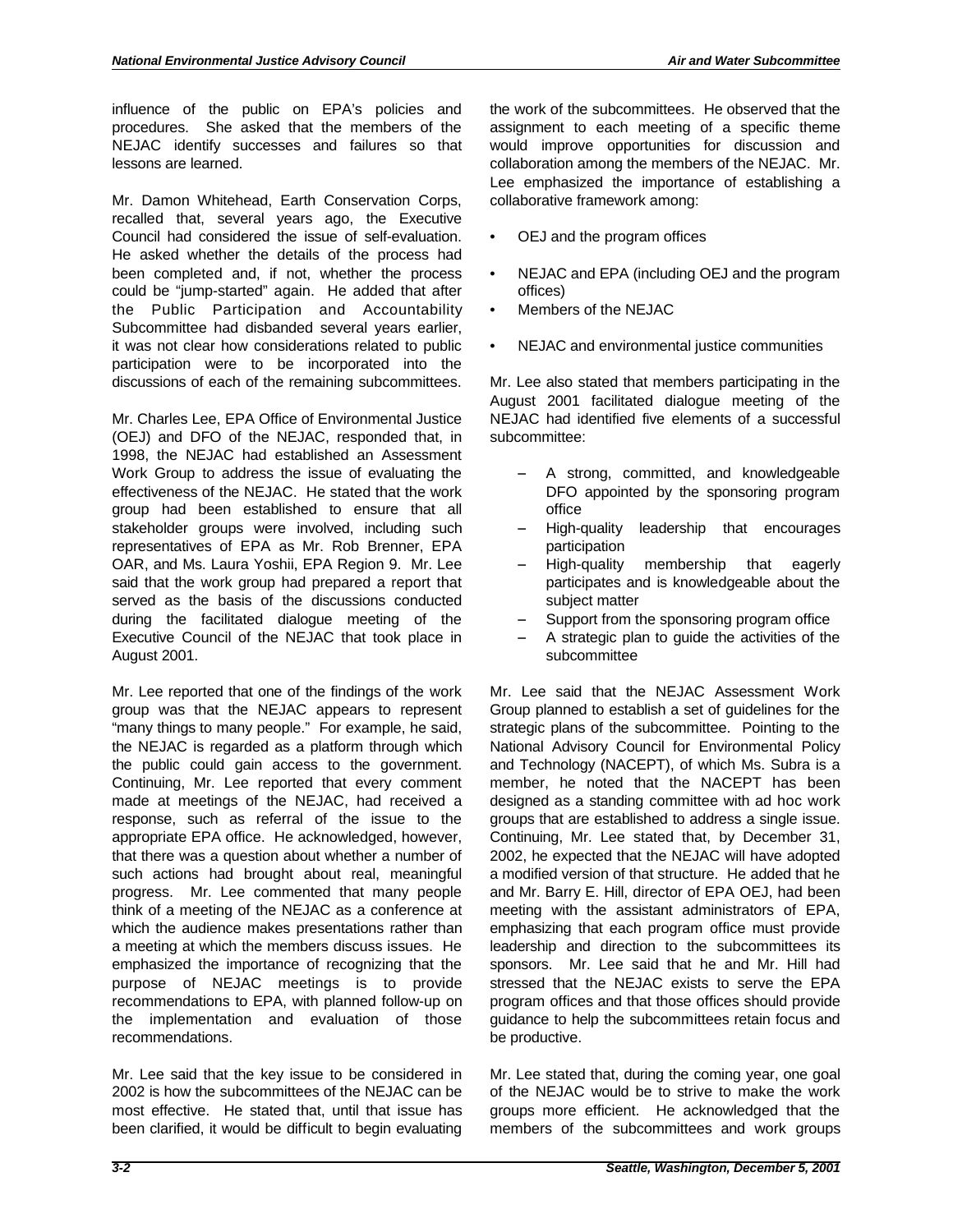were conducting their work for the NEJAC on their that serving on the NEJAC was an "all-consuming own time. He added that his goal was to allay fears commitment."

 Ms. Daisy Carter, Project AWAKE, emphasized that members of community groups appear before the representatives of EPA. She added that such individuals expect EPA to help solve their problems. She asked whether that was indeed the case. Mr. Lee responded that the Federal Advisory Committee Act (FACA) requires that a public comment period be held during each meeting of the NEJAC. He voice his or her concerns during the public comment issues are raised during any given public comment receive direct responses from agency representatives. Mr. Lee pointed to the proposed idea of conducting regional clinics or listening sessions at which University School of Law, asked that EPA inform members of the NEJAC about the dates and locations of the regional listening sessions, so that NEJAC to voice their concerns directly to confirmed that any person can attend a meeting to period. However, he observed, because so many period, it has become evident that another forum is needed in which people can voice their concerns and members of communities can speak out fully about their concerns. Mr. Kenneth Manaster, Santa Clara those members can attend the sessions.

 agencies under the FACA legislation, Dr. Barron suggested that they also should be examined for about how to be more effective in interacting with communities must be empowered locally because example, to EPA) as well as "to the bottom" (for Pointing to the many committees formed by federal effectiveness, so that the NEJAC can identify the lessons learned and, in turn, advise communities local governments. She explained that members of their concerns should be sent "to the top" (for example, to local municipalities). She added that public officials tend to listen to their constituents rather than to those above them.

 previous day by Mr. Richard Moore, Southwest Network for Environmental and Economic Justice and former chair of NEJAC. He had observed, she said, there is a pervading perception that the NEJAC is not fulfilling its mission. Ms. Gauna stressed that the charged to do. If EPA does not accept the recommendations of the NEJAC, that circumstance is a failure of EPA rather than the NEJAC, she continued, adding that EPA must provide assurance that it is taking the recommendations of the NEJAC Ms. Gauna recalled the comments made on the NEJAC always offers advice to EPA, as it has been seriously.

 Mr. Lee acknowledged that there is a perception that the NEJAC is ineffective, as well as concerns that the were solicited to the broadest extent possible, but that many community members who were invited to comment were not available or did not wish to do so. Mr. Lee added that public participation will be encouraged during the implementation of the plan process of developing the strategic plan had been closed. He explained that the views of the public over the coming years.

## **2.2 Activities of the Work Groups**

 Permitting and Public Utilities Work Groups held a This section discusses the activities of the work groups of the Air and Water Subcommittee. The joint breakout session, during which the two bodies were merged permanently into a single work group.

## **2.2.1 Fish Consumption Work Group**

 on the activities of the Fish Consumption Work Group plans to (1) review the document and provide comment on it and (2) identify and recommend individuals to serve on various EPA stakeholder work groups and as technical consultants for the issuance of fish advisories. Those goals, he added, are to be Mr. Leonard Robinson, TAMCO, provided an update Group. He stated that the Fish Consumption Work accomplished by December 2002.

 Office of Science and Technology (OST), had made a presentation to the work group about the plans of EPA OW to revise Volume IV of EPA's *Guidance Document for Assessing Chemical Contamination Data for Use in Fish Advisories*. That volume, which focuses on risk communication, will be revised to comments the received by the agency have suggested that the existing guidance could be report should acknowledge that contaminated fish Mr. Robinson also reported that Mr. Jeff Bigler, EPA incorporate awareness of issues of environmental justice, he said. Mr. Bigler explained that EPA is developing a second edition of the document because improved by incorporating an awareness of environmental justice. Comments also suggested the exist in many areas of the United States.

 During his presentation, Mr. Bigler also had described three technical groups that will be coordinated by EPA OW:

 decisions regarding recommendations of the The Stakeholder Work Group would be tasked to provide technical input, project leadership, and guidance document. Members will include tribal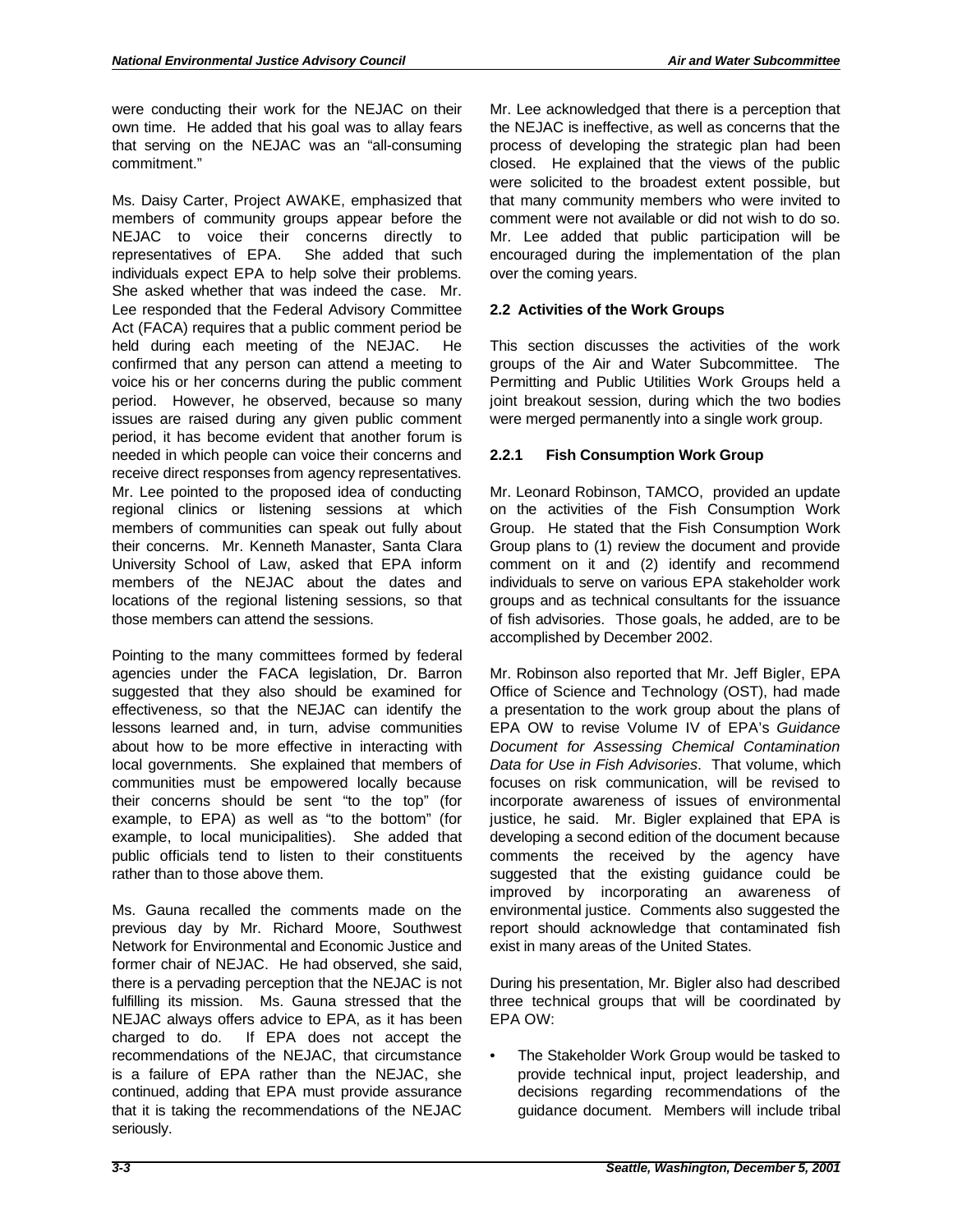leaders and representatives of cultural and ethnic groups and state government agencies.

 tasked to address issues related to EPA's national Fish and Wildlife Contamination Program representatives of federal, state, and tribal agencies who would serve in an advisory The National Stakeholder Work Group would be (NFWCP). Membership would consist of capacity to the NFWCP. Exhibit 3-2 describes the activities of the NFWCP.

#### **Exhibit 3-2**

#### **NATIONAL FISH AND WILDLIFE CONTAMINATION PROGRAM**

The U.S. Environmental Protection Agency's (EPA) National Fish and Wildlife Contamination Program (NFWCP) provides technical assistance to states, tribes, and federal agencies for matters related to the assessment of health risks associated with exposure to chemical contaminants in fish and other wildlife. Specifically, the NFWCP conducts the following ongoing activities:

- Issues national guidance documents, including the *Guidance Document for Assessing Chemical Contamination Data for Use in Fish Advisories*
- Conducts national forums, workshops, and conferences, such as the 2001 National Risk Communication Conference in Chicago
- Conducts national outreach to medical communities in conjunction with the U.S. Department of Health and Human Services
- Conducts special studies, such as the studies of Cook Inlet in Alaska and the Mississippi delta
- Provides assistance in preparing federal advisories
- • Issues the online *News Service on Contaminants in Fish*

Products prepared by NFWCP are available electronically at: <*www.epa.gov/ost/fish*>.

 A group of technical consultants who will provide technical advice, project management, and logistical support to EPA and develop and revise new materials under the direction of the Stakeholder Work Group.

 Mr. Bigler presented the following process by which the revised guidance will be developed: (1) consultants and stakeholder groups develop outlines, (2) consultants and stakeholder groups develop

 drafts, and (3) EPA reviews and publishes the revised document.

 During its deliberations, the Fish and Consumption Work Group had developed a preliminary list of recommendations:

- • Both EPA proposed work groups should review the Fish Consumption Report before asking the NEJAC for comments related to fish consumption and water quality\
- • Guidance on fish consumption advisories should:
	- Convey to communities the relevant criteria used to develop fish consumption advisories
	- Consider making guidance on fish consumption advisories mandatory
	- Involve the target audience in the design and goal-setting stages
	- Target the message to ethnic health groups and healthcare providers
	- Help affected communities become empowered to affect the situation
	- Condense the recommendations in the guidance to avoid repetition and overlap, striving for "simplicity"
	- Explore and discuss comparative dietary risks
	- Offer alternatives or options for affected communities
	- Explore best practices through research on international entities
	- Maintain sensitivity to sovereignty and the cultural way of life of tribal populations
	- Include the temporal component of advisories and their effects on communities
- • Membership of the proposed EPA stakeholder work groups should:
	- Include on the Stakeholder Work Group representatives of the environmental justice team of the U.S. Fish and Wildlife Service, the Latino community, the Seattle Public Utilities, and the Air and Water Subcommittee of the NEJAC
	- Include on the National Stakeholder Work Group a member of the NEJAC

 Mr. Robinson noted that the terms of three members of the Air and Water Subcommittee who also serve on the Fish Consumption Work Group would expire December 31, 2001. Dr. Barron asked how the institutional knowledge of the current members of the work group would be passed along to new work group members. She asked whether the departing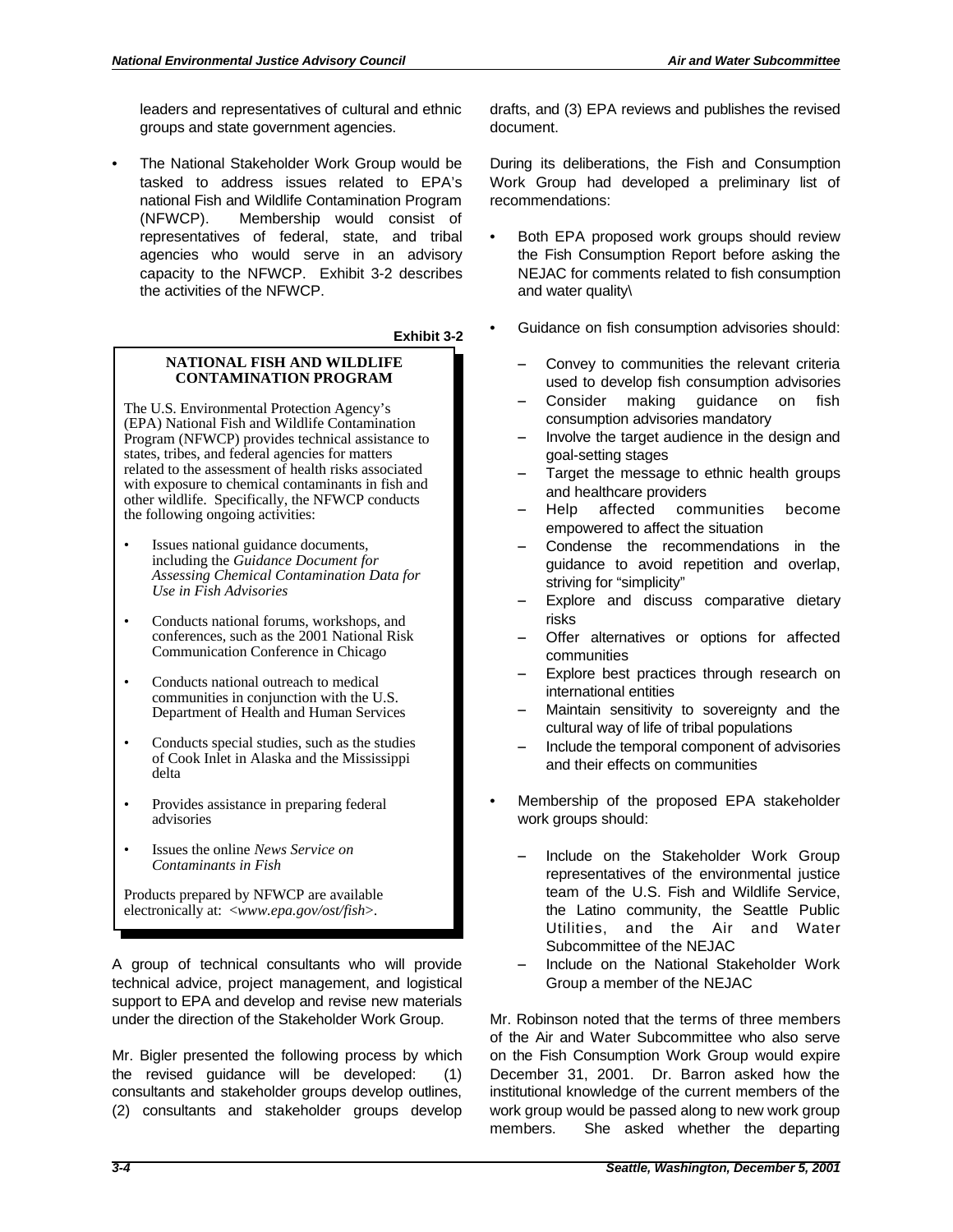members could be called upon in the future to provide could decide whether to appoint them to serve as members of a work group. Ms. Marianne Yamaguchi, Santa Monica Bay Restoration Project, explained that, even after the Fish Consumption Work Group has ceased functioning, the former members can be asked to serve in a different capacity. Ms. a resource, he or she always will remain a resource. advice. Ms. Jaramillo responded that the NEJAC Jaramillo commented that, once a person becomes

 Ms. Yamaguchi asked that the work group consider permitting issues from a perspective of air quality. maximum daily loads (TMDL) and confined animal group should consider. She said that, when the Fish report, it could turn its attention to general issues subcommittee consider changing the name of the water permitting issues in the future given that the Permitting Work Group primarily was addressing She suggested that another work group be created to address permitting issues from the perspective of water quality. Ms. Jaramillo agreed, adding that total feeding operations (CAFO) are issues the new work Consumption Work Group completes its work on the related to water quality. Ms. Gauna asked that the work group if it is to take on such additional issues.

 Dr. Barron expressed concern that EPA has no program office that addresses the issue of water supply. She stressed that water supply is an important issue in arid tribal areas.

## **2.2.2 Permitting and Utilities Work Group**

 Mr. Daniel Greenbaum, Health Effects Institute, continue focusing on three issues: (1) reviewing reviewing EPA OAR's new source review study report that is expected to be issued in January or February 2002 and that will present recommendations for changing the protocol for conducting new source reviews, and (3) developing a document on "best reported that the Permitting Work Group, which had merged with the Public Utilities Work Group, would EPA's White Paper No. 3 on flexible permitting, (2) practices" for permitting that are sensitive to issues of environmental justice.

 Mr. Greenbaum explained that EPA's new source review study report consisted of a 90-day study due on August 15, 2001, but that its issuance had been delayed to coincide with the promulgation of described in President George W. Bush's energy plan. He observed that the report originally had been stringent emissions reductions requirements for electrical utilities.

 Ms. Gauna stated that the "best practices" guide would include a discussion of alternative site analysis and alternative production processes. She added that the report also would examine EPA's statutory authority to require measures and incentives in the permitting process that encourage facilities to "go above and beyond" the regulatory requirements. The document also would provide information about public to monitor the activities of facilities in their vicinity. She stated that she anticipated the potential for participation strategies and empowering communities collaborative efforts with other work groups of the NEJAC, the Clean Air Act FACA committee, or other groups addressing permitting issues.

 to serve as vice-chair of the new Permitting and issue on the work group's agenda is upcoming 2002, the legislation would include a proposal for reducing the amounts of mercury used in power Mr. Greenbaum added that Mr. Manaster had agreed Public Utilities Work Group. He added that another legislation related to mercury. Expected in January plants, he said.

 Ms. Gauna then repeated her concern that the work group was not staffed adequately to deal with all the issues it has under consideration.

## **2.2.3 Urban Air Toxics Work Group**

 Peter Murchie, EPA Office of Air Quality Planning and Standards (OAQPS), had presented to the Urban Air Toxics Work Group an overview of EPA's air  had described EPA OAR's *Work Plan for the Strategy*, a major document that was to provide the framework for the activities of the program. Mr. Whitehead reported that the work plan had been completed at the end of October 2001 and that EPA Mr. Whitehead informed the subcommittee that Mr. toxics program. Mr. Whitehead said that Mr. Murchie *National Air Toxics and Integrated Air Toxics*  plans to implement the work plan by 2003.

 Gelobter, Redefining Progress and former chair of the Air and Water Subcommittee; and Mr. Bunyan Bryan, that the work plan would have a significant effect on the way in which EPA deals with the issue of "hot spots" under its urban air toxics strategy. He reported that, during the public comment period of the examining local-scale assessments of "hot spots." use local data and provide incentives and support for conducting such assessments. Mr. Whitehead Mr. Whitehead stated that Dr. Barron; Dr. Michel University of Michigan, serve on the Clean Air Act FACA committee. Continuing, Mr. Whitehead said previous day, it had been revealed that EPA had been Mr. Whitehead explained that EPA had said it would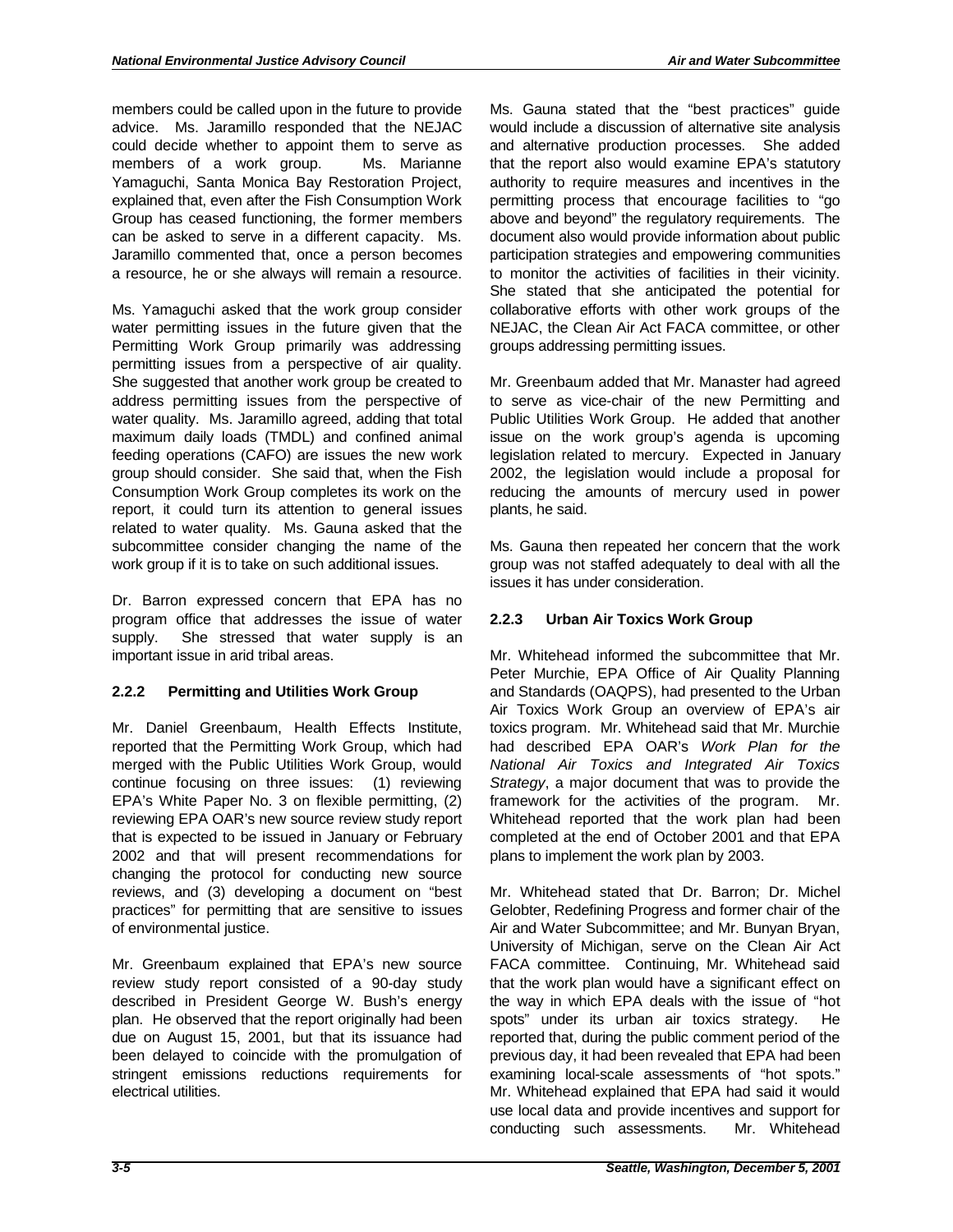added that he would like the Urban Air Toxics Work Group to prepare comprehensive comments to the work plan, before the next meeting of the NEJAC.

## **2.3 Staffing of Work Groups**

 Ms. Gauna expressed concern that subcommittees and work groups may not be staffed adequately to that the Permitting Work Group was understaffed offices that sponsor the subcommittees decide how to staff a subcommittee. He added that, while there is no limit on the number of members who serve on a subcommittee, the amount of resources available accomplish their goals. Specifically, she commented severely. Dr. Wilson explained that the EPA program from the program office could be a limiting factor.

 Mr. Whitehead called the attention of the members to page 9 of the NEJAC strategic plan, which states that work groups can seek resources outside the agency. Ms. Gauna acknowledged that fact, but added that those individuals who are working with, but not assigned to, a subcommittee must pay for their own resources are insufficient to allow the NEJAC to deal with the regulatory initiatives which she described as identify people who are familiar with air and water issues, as well as environmental justice. She stressed the importance of assigning to work groups individuals who can spend time reviewing regulations travel expenses. She commented further that "daunting." She acknowledged that it is difficult to and guidance documents.

 Mr. Lee acknowledged that, nationally, only three to environmental justice, as well as the technical issues of air permitting. He said that Ms. Gauna's concern point to a more extensive structural problem than merely that facing the NEJAC. It is, he noted, difficult environmental justice, as well. He encouraged the work groups to explore academic institutions as six people are knowledgeable of issues related to to identify people who have the necessary expertise. Mr. Lee then said that the same individuals always are suggested. Mr. Bob Kellam, EPA OAQPS, agreed with Mr. Lee that only a handful of people in the country understand the complexities of several of EPA's programs and understand issues of resources that can provide expertise.

 Dr. Barron added that the subcommittee could "gather all the experts in the world" on any topic. However, she continued, if the subcommittee fails to include diverse opinions the NEJAC would fail in its brains who have the expertise, but those people who charge. She pointed out that "it is not always the can think outside the box."

#### **3.0 PRESENTATIONS AND REPORTS**

 the draft Fish Consumption Report and the role of the subcommittee in planning for the meeting of the This section summarizes the presentations and reports made to the Air and Water Subcommittee on NEJAC to be held in December 2002.

#### **3.1 Draft Fish Consumption Report**

 Ms. Jaramillo congratulated the members of the Fish document is the product of 18 months of planning and period had been held after the Fish Consumption Work Group had completed consideration of the recommendations that already had been presented to the Executive Council of the NEJAC. Ms. Jaramillo added that, after comments on the report have been addressed, the Executive Council of the NEJAC ready for submission to the EPA Administrator. Ms. Jaramillo expressed her hope that the final recommendations would be sent to the Administrator Consumption Work Group for its extensive efforts in preparing the draft report. She reported that the development. She explained that a 30-day comment focused recommendations that supported the would vote to determine whether the document was by March 2002.

 developing the report had been "very interesting and Yamaguchi for their contributions and efforts to coordinate activities with members of the Indigenous Mr. Robinson commented that the process of synergistic." He commended Ms. Walker and Ms. Peoples Subcommittee in developing the report.

 the work of the Fish Consumption Work Group as a segue into planning for the December 2002 meeting of the NEJAC to be held in Baltimore, Maryland, so that the work that already has been completed will not be lost, she said. She expressed the hope that the "take-home" question raised by the report would be "Where is the regulatory or clean-up side of the Ms. Yamaguchi emphasized the importance of using fish consumption equation?"

 Ms. Jaramillo then stated her belief that the current theme of fish consumption could bring about a smooth transition to the pollution prevention theme of the advisory aspect of the fish consumption issue and stated her expectation that the focus of the December 2002 meeting would examine the the December 2002 meeting. Ms. Jaramillo then commented that the current meeting was focusing on regulatory aspect of the issue.

 Mr. Jim Hanlon, EPA OST, also commended the Fish Consumption Work Group for its efforts. He observed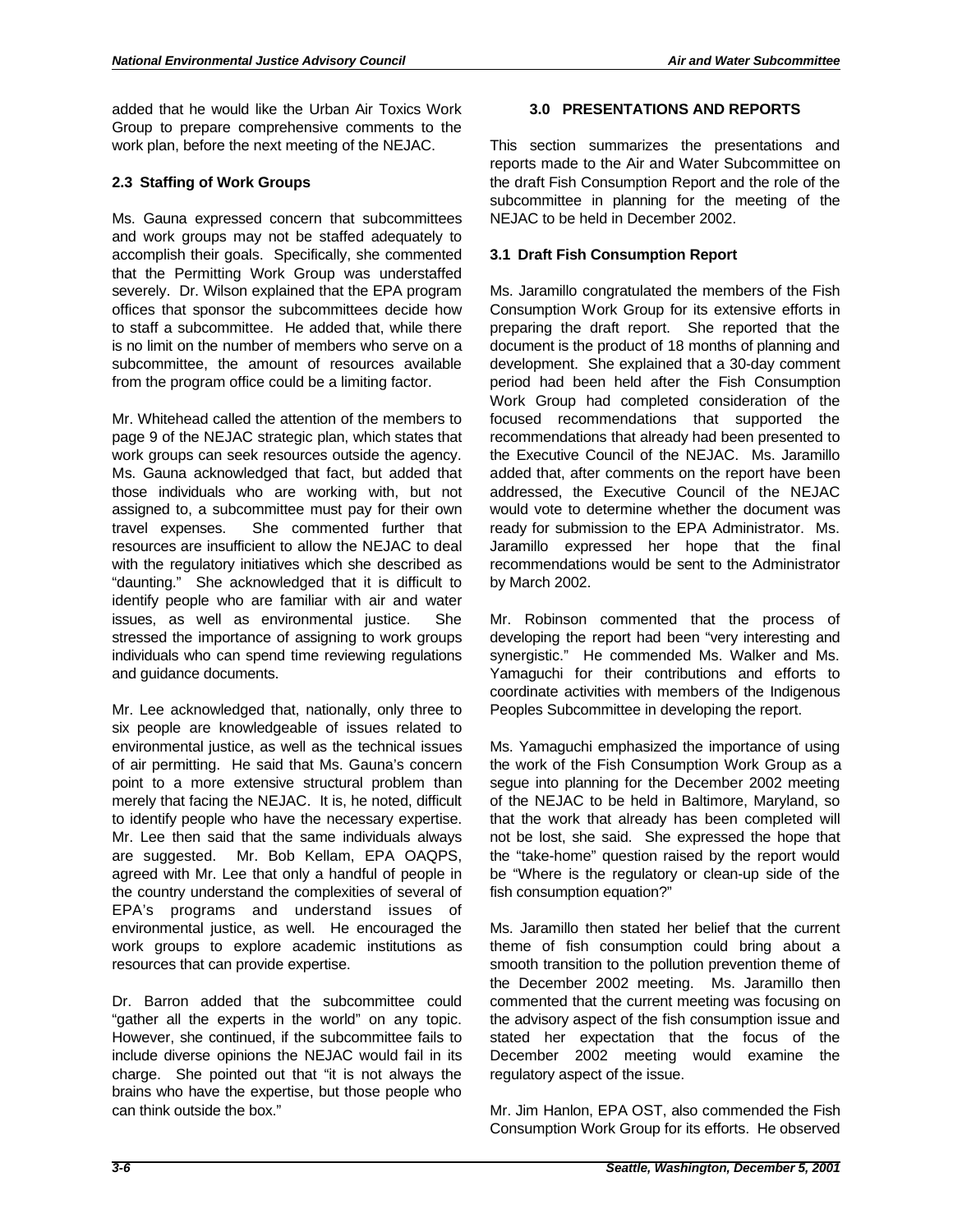recommendations developed by the work group. However, he asked that members of the work group "easier said than done." He commented that several of sources and the selection of priority compounds, are relatively far-reaching. Mr. Hanlon asked that the work group assign priorities to each recommendation – for example, short-term or long-term or Tier 1 or Tier EPA to know where to begin. He also stated that most of what EPA could accomplish in implementing that much thought had gone into the realize that some of their recommendations were recommendations, such as those for the elimination 2. He stated that it otherwise would be difficult for the recommendations would depend on available resources. He stated that he looked forward to working with the Air and Water Subcommittee to refine and implement the recommendations.

 Ms. Subra, commented that other initiatives in progress could be useful as resources for EPA as it implements the recommendations of the NEJAC. For example, she said, in terms of phasing out chemicals and eliminating exposure to certain sources, EPA could look to the work of a tri-lateral trade council on which representatives of Mexico, the United States, and Canada had developed regional action plans for a select list of chemicals. Mr. Hanlon added that EPA also is involved in a bilateral agreement with Canada that deals with environmental issues in the Great Lakes region.

 focus on broad principles that could not be circumstances, rather than turning its attention to the work group to avoid "getting lost in the details." recommendations, but instead focus on the more Ms. Gauna expressed her concern that EPA would implemented under the current statutory specific recommendations that could be implemented. Mr. Greenbaum encouraged EPA and He suggested that EPA examine less detail in the general comments.

 Dr. Barron stated that she recognized that EPA agency be aware that many affected populations would not change their practices, even though the She urged that EPA "see the bigger picture," that there is a need for clean ecosystems everywhere. Dr. Barron stressed that it had been shown and plants ultimately will harm humans. She stressed that EPA must work with other agencies that may have money to work with communities at would have great difficulty following up on every single recommendation. She asked, however, that the health risks posed by the contaminants are known. repeatedly that the killing or contamination of animals high risk.

### **3.2 December 2002 Meeting of the NEJAC**

 NEJAC scheduled for December 2002 that will focus on pollution prevention and environmental justice. Mr. Lee presented the policy issue and question that The subcommittee discussed the meeting of the would be the theme of the December 2002 meeting:

 *approaches to pollution prevention to ensure a clean and healthy environment and improve How can EPA promote innovative the quality of life for all people, including lowincome communities, minority communities, and tribes?* 

 Mr. Lee stated that one goal of the meeting would be prevention as a "win-win" strategy for all stakeholders. He provided one example topic, how EPA can promote innovative approaches to pollution prevention participants in the meeting would discuss the need to integrate pollution prevention into EPA's various also would explore obstacles to the integration of to present environmental justice and pollution to address the concerns of environmental justice communities. Continuing, Mr. Lee said that the programs, such as air, water, and solid waste management. He then stated that the participants pollution prevention and environmental justice.

 Mr. Lee referred to a background paper developed by EPA's Office of Pollution Prevention and Toxics (OPPT) for the December 2002 meeting. The overexposed areas to cleaner and underexposed background paper opened with a quote of U.S. Representative John Conyers (D-Ohio): "Communities of color and low-income Americans seek not to redistribute pollution, from dirtier and areas. They instead seek to prevent pollution at the source so that all Americans can breathe clean air, drink clean water, and eat clean food" (April 1993).

 Mr. Lee noted that examples of pollution prevention include diesel reduction in the amounts of diesel fuel known as Janitors for Justice that deals with environmental products that such workers must use. He also referred to the success of EPA's Pollution Prevention for Environmental Justice program, which has allocated \$14 million in grants. Mr. Lee added that innovative approaches also include partnerships, citing the Houston Ship Channel Source Reduction used, product replacement, tribal solid waste cleanup plans, and energy efficiency. He referred to a group Model and the Dow-Midland Model as examples.

 Mr. Lee then announced that the NEJAC would like the Air and Water Subcommittee to play a role in organizing the December 2002 meeting. He said that